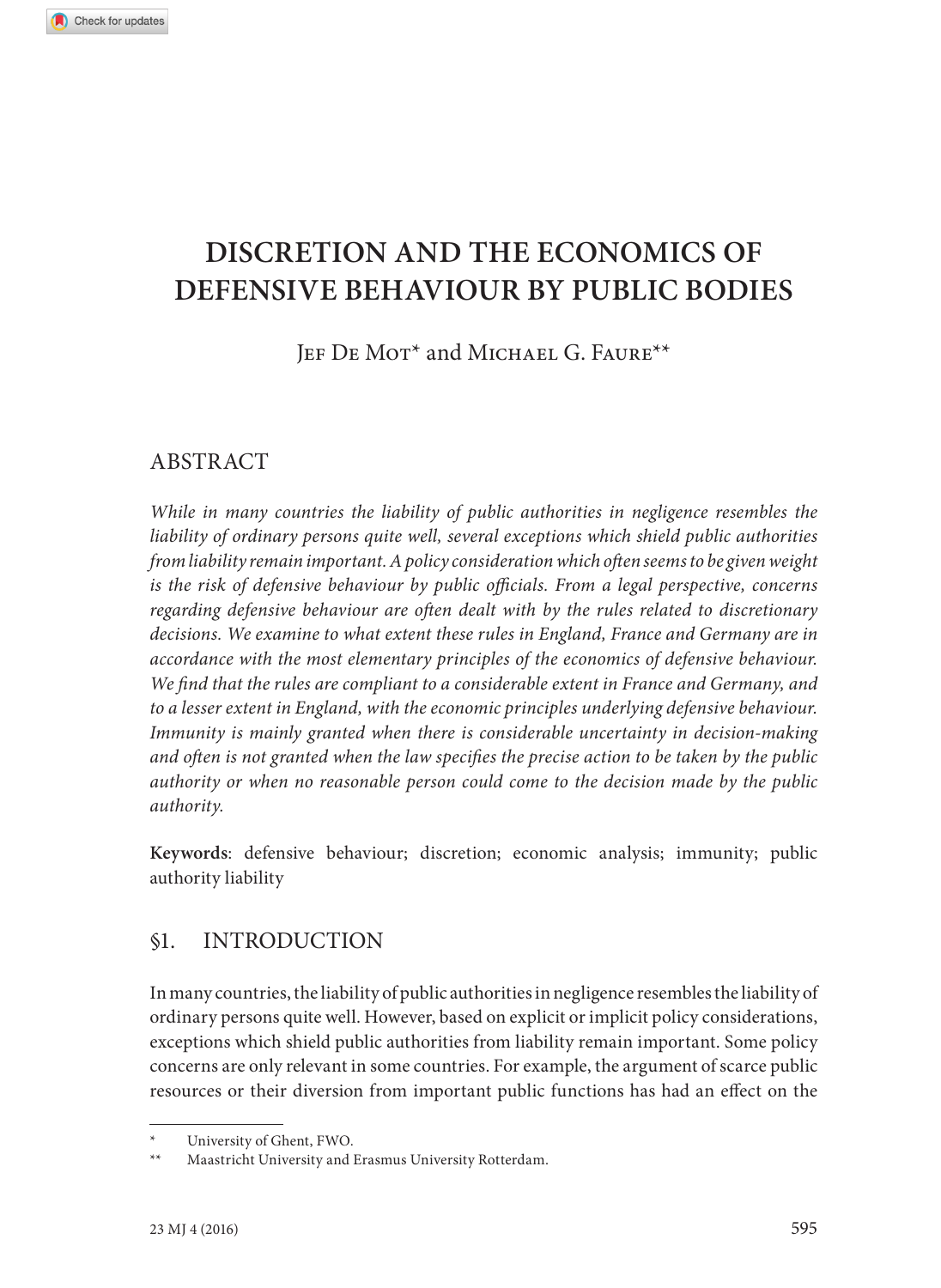stance of courts in England, but not at all or much less in France and Germany.1 One policy consideration which seems to be given weight in almost all countries is the risk of defensive behaviour by public officials.<sup>2</sup> Empirical research shows that such effects do exist in some situations.3

Theoretical research has argued that whether defensive practices arise in specific contexts depends on many factors such as the degree of uncertainty regarding the desirable behaviour, the scale of damages or reputational risk if found liable, whether there can be liability for defensive behaviour, whether public authorities are insured against liability losses and elements related to the internal organization of the public authority.4

From a legal perspective, concerns regarding defensive behaviour are often dealt with by the rules related to discretionary decisions. In this article, we examine to what extent these rules in England, France and Germany are in accordance with the most elementary principles of the economics of defensive behaviour. These rules should provide a good balance between providing incentives to take adequate care and providing disincentives to adopt a defensive attitude.

This article proceeds as follows. In the next section, we analyse defensive behaviour due to liability from an economic perspective. Section 3 discusses how the laws in England, France and Germany deal with discretionary decisions and to what extent these laws are in accordance with basic economic criteria. Section 4 offers concluding remarks.

# §2. THE ECONOMICS OF DEFENSIVE BEHAVIOUR

Legal standards are fraught with uncertainty.<sup>5</sup> This uncertainty has several sources. First, courts may err in determining due levels of care. For example, they may hold a civil servant negligent for granting a permit for an activity that later caused considerable harm, even though granting the permit was reasonable from an *ex ante* perspective.6 Equally, the court may mistakenly not hold a civil servant liable for granting a permit

<sup>&</sup>lt;sup>1</sup> See the various country reports in K. Oliphant (ed.), *The Liability of Public Authorities in Comparative Perspective* (Intersentia, 2016).

<sup>2</sup> Ibid.

<sup>&</sup>lt;sup>3</sup> For an overview of empirical research related to defensive behaviour in the context of public authority liability and an analysis of the various factors which may influence defensive behaviour, see J. De Mot and M. Faure, 'Public Authority Liability and The Chilling Effect', 22 Tort Law Review (2014), p. 120-133.

<sup>4</sup> Ibid.

<sup>5</sup> See e.g. K. Oliphant, 'Against Certainty in Tort Law', in S. Pitel, J. Neyers and E. Chamberlain (eds.), *Tort Law: Challenging Orthodoxy* (Hart Publishing, 2013), p. 1.

<sup>6</sup> Behavioural law and economics has shown that it is quite likely that judges will *ex post* hold that, with hindsight, the tortfeasor could have prevented the harm at reasonable costs, even though this may *ex ante* not have been clear at all. It is referred to as the hindsight bias. For a detailed discussion see J.J.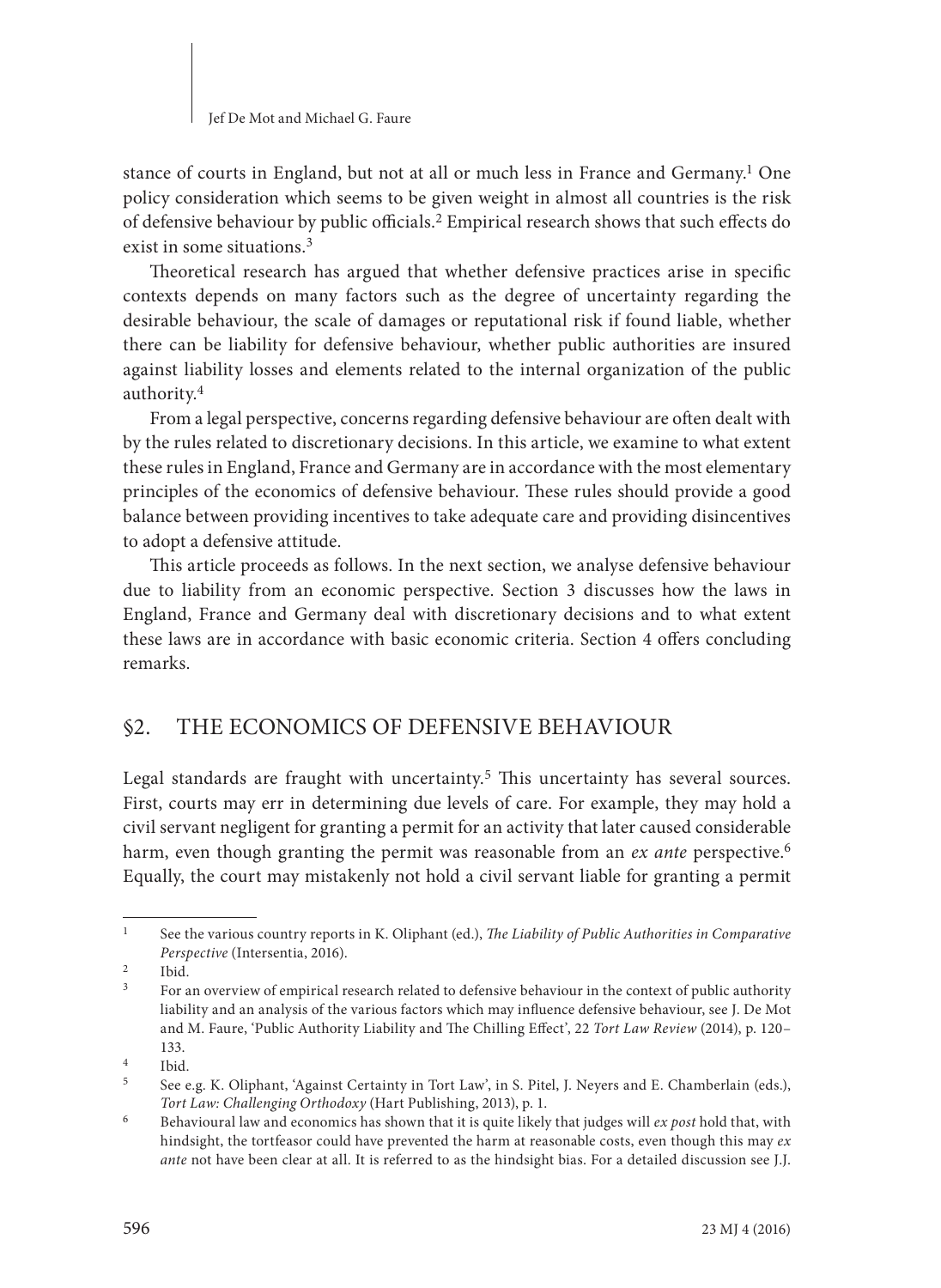which should not have been granted. Second, courts can make errors in assessing an injurer's factual level of care. For example, a physician may have performed a diagnostic test,7 but the court might think that he did not. On the other hand, the court may believe that the physician performed a diagnostic test when he did not. Third, a party may be unable to completely control his momentary level of duty of care. For example, a driver may not be able to control his level of duty of care at every given moment, perhaps because of a lapse of attention, a sneeze, and so forth.

In many cases, the underlying cause of uncertainty is the difficulty in determining the socially desirable level of care for either the potential injurer (*ex ante*) and/or the court (ex post). Police officers for example may have to decide how aggressively to intervene in a conflict. They must then balance the risks to presumed criminals against the risks to victims. Logically, there may be much disagreement in society as to the optimal aggression police officers should exercise in certain types of conflicts.

Another example concerns an administrative agency that has to make a decision to approve or not approve a particular drug: it needs to balance the potential costs of not allowing the drug (losing the positive effects of the drug and hence more illnesses which cannot be prevented) against yet another external cost (the potential danger of side effects or other negative effects resulting from the use of the drug). Such balancing is sometimes extremely difficult, and even if the agency performs this exercise with optimal care, it is still possible that a court will disagree with the decision of the agency if harm arises. With respect to England, Marsh notes that '[t]he way in which English law on the negligence liability of public bodies has evolved over the last two decades suggests that it would not be imprudent for public bodies to assume that the boundaries of negligence are rather uncertain'.8

The magnitude of the consequences of uncertain legal standards on the behaviour of potential injurers depends on whether the potential injurer acts on his own behalf or is a public entity. We first look at the former situation. For reasons of simplicity, we will focus on the situation in which courts may err in determining due levels of care. More specifically, courts may either be too severe (holding the defendant liable, even though he did not behave negligently, this is called a 'type I-error'), or too lenient (not holding the defendant liable, even though he behaved negligently, this is called a 'type II-error'). Of course, when the type and magnitude of the court's errors are perfectly known in advance, injurers do not face any uncertainty. But often a potential injurer faces a certain probability that the court will be too severe and a certain probability that

Rachlinski, 'A Positive Psychological Theory of Judging in Hindsight', 65 The University of Chicago Law *Review* (1998), p. 571.

<sup>&</sup>lt;sup>7</sup> For example: listening carefully to a person's heartbeat after some exercises. Such a test may not be easily verifiable, unlike for example an electrocardiogram.

<sup>8</sup> A. Marsh, 'The impact of liability on public bodies: lessons from the literature', Socio-Legal Studies Association Conference 2008, Manchester, 18–20 March 2008.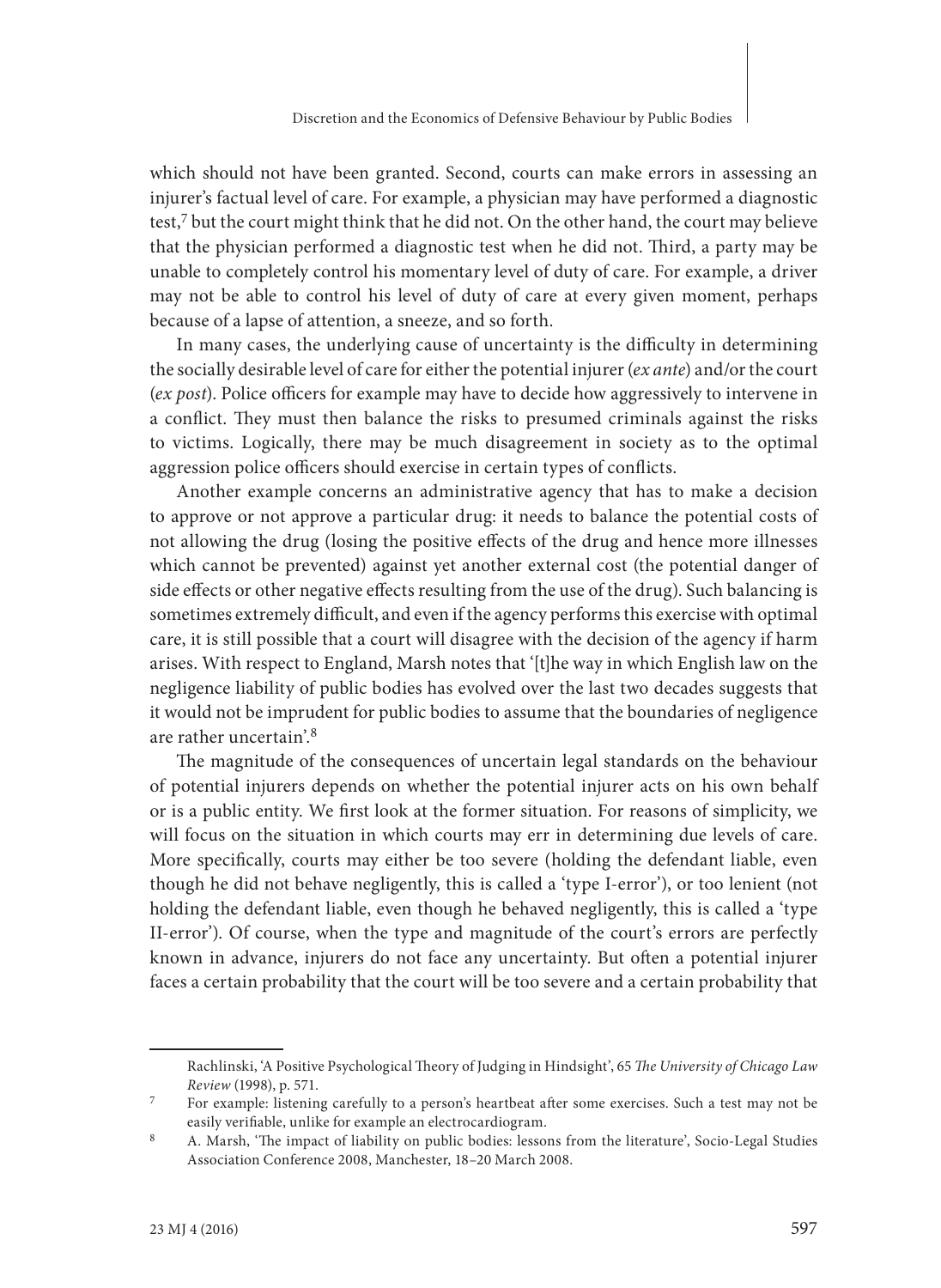the court will be too lenient. This introduces the element of uncertainty.<sup>9</sup> We can easily see that the influence of type I and type II errors is quite different by looking at a simple numerical example. The first column represents the level of care a potential injurer can take. The second column represents the costs of each level of precaution (one unit of precaution costs  $\epsilon$  1,000). The third column represents the expected costs of an accident (the probability of an accident times the loss in case an accident happens) for each level of precaution.10

| <b>Precaution level</b> | Costs of precaution | Expected costs of accident | <b>Total social costs</b> |
|-------------------------|---------------------|----------------------------|---------------------------|
| $\mathbf{0}$            | 0                   | 100,000                    | 100,000                   |
|                         | 1,000               | 50,000                     | 51,000                    |
| 2                       | 2,000               | 30,000                     | 32,000                    |
|                         | 3,000               | 25,000                     | 28,000                    |
| 4                       | 4,000               | 23,000                     | 27,000                    |
|                         | 5,000               | 22,500                     | 27,500                    |

Clearly, the optimal level of precaution equals 4 units. The total social costs – the sum of precaution costs and expected accident costs – is smaller for 4 units (27,000) than for any other level of precaution (100,000; 51,000; 32,000; 28,000 and 27,500 respectively). Under an error-free negligence rule, in which all judges set due care at 4 units, a potential injurer will take optimal care. If he takes less care (0; 1; 2 or 3 units), he does not even bear the precaution costs *and* the expected costs of an accident (100,000; 51,000; 32,000 and 28,000 respectively). In other words, he bears the total social costs. But the total social costs are lowest for 4 units (27,000), and if he takes 4 units, he doesn't even bear all the costs, but only the costs of precaution  $(4,000)$ . Thus he will not be inclined to take anything less than 4 units. Similarly, the potential injurer will not take more precaution than the socially optimal level of due care (he will not take 5 units). There simply is no benefit for the injurer to take more than 4 units. As soon as he takes due care (4 units), he will never have to pay damages. If he takes due care, his cost equates to 4,000. If he takes an additional unit, his cost is 5,000. So taking 4 units is cheaper.

Things change however when we introduce the possibility of judicial error. We will first look at the case in which the court is too lenient, and then at the case in which the court is too strict. For reasons of mathematical simplicity, we have separated these cases

<sup>&</sup>lt;sup>9</sup> Note that even when there is only a probability that the court will be too severe or only a probability that the court will be too lenient, uncertainty exists. However, a combination of both possibilities seems most realistic.

<sup>&</sup>lt;sup>10</sup> We have of course made up the numbers in this example. However, they are realistic in the sense that we assume that more investments in precaution (hence increasing precaution costs) reduce the expected accident costs, but that the marginal return on those investments is decreasing. This is a standard assumption in the economic analysis of accident law. See for example S. Shavell, 'Strict Liability versus Negligence', 9 *Journal of Legal Studies* (1980), p. 1–25.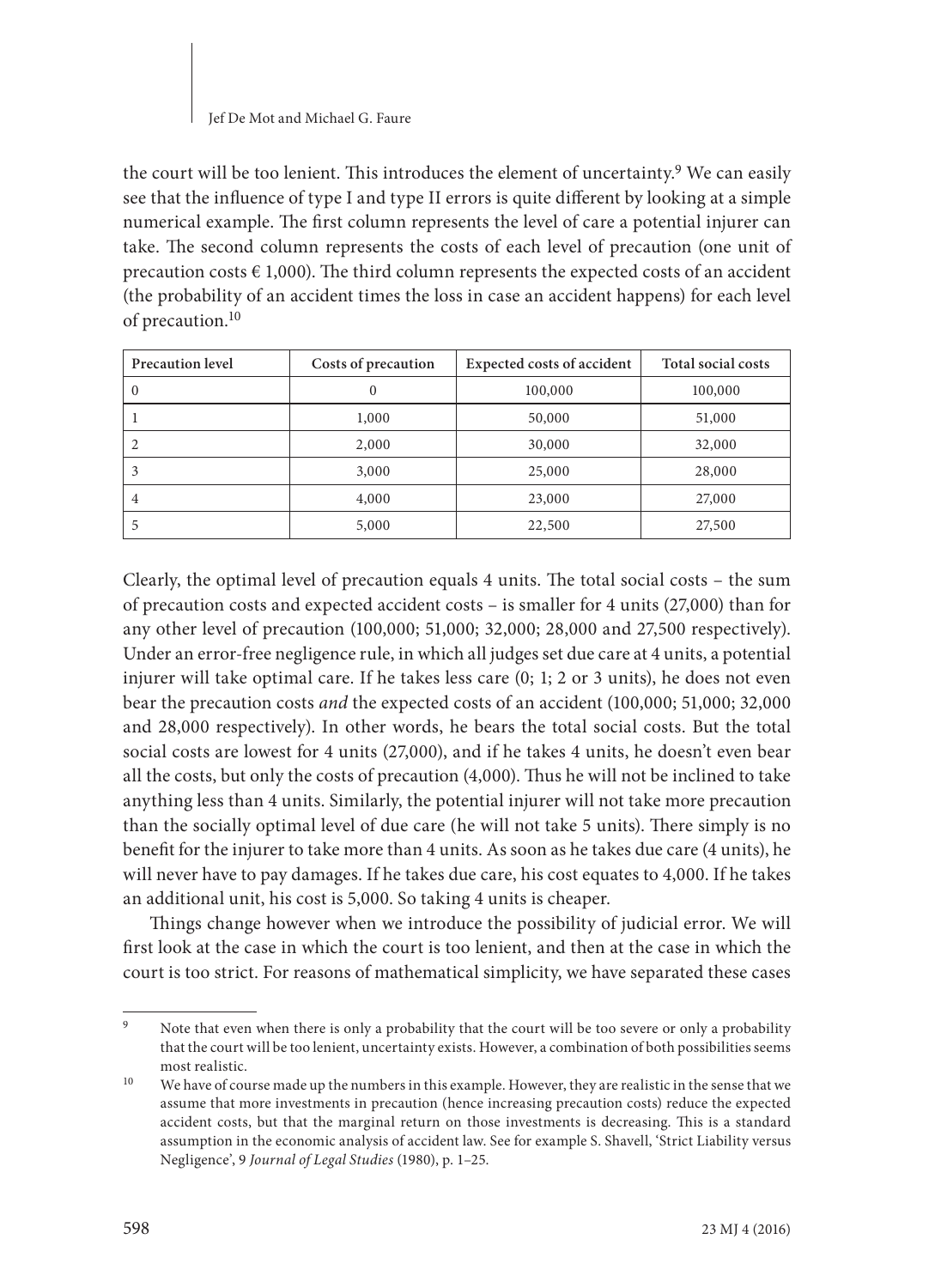and assume that the potential injurer knows the type and magnitude of the error in advance. In reality, as we have stated above, the potential injurer does not know with certainty which type of error will be made. Courts will make a type I error with a certain probability and a type 2 error with a certain probability. The total effect of this uncertain situation follows from combining the two results from the separate analyses. Suppose the injurer knows that judges set due care at 3 units instead of 4. Then a potential injurer will take 3 units instead of 4. As soon as he takes 3 units of care, he will not be held liable for any damages. His private cost is minimal when he takes 3 units of care (3,000 versus 100,000, 51,000, 32,000, 4,000 and 5,000 respectively). Note that the advantage for the potential injurer for this type of judicial error is 1,000: without the error, the injurer would have spend 4 units of care (cost of 4,000), with the error he only spends 3 units (cost of 3,000).

We now look at the other type of error. Suppose the potential injurer knows that judges set due care at 5 units. Then he will effectively take 5 units of care. For any lower number of units, the injurer will bear all the costs (100,000, 51,000, 28,000, 27,000). If he takes 5 units, he only bears the costs of precaution (5,000). Note that the advantage of taking too much care is quite large (22,000). If the injurer only takes 4 units, he bears an expected cost of 27,000. If he takes 5 units, he pays only 5,000. So in conclusion, the effect of type I and type II errors is different. Even when both types of errors are equally likely from an *ex ante* perspective (for example there us a 10% chance for a type I error and a 10% chance for a type II error), potential injurers will be more inclined to take too much care than too little care.

We now argue that this problem of over-precaution (defensive practices) is much more serious where a public authority is involved. A private tortfeasor typically balances an external cost (the expected accident cost) against an internal cost (his precaution cost). The incentive of such a tortfeasor to take too much precaution is limited, since he has to pay all the costs of over-precaution himself.

However, public authority officials typically balance two *external* costs.<sup>11</sup> Unlike the private tortfeasor, the public authority itself does not bear the costs of over-precaution. The public authority is thus much more inclined towards taking too much precaution, because others are bearing the costs of it. For example, firefighters balance damage caused by water (due to an intervention) against damage caused by fire (the costs of inaction). Both of these costs are externalized. Similarly, a safety inspector balances the expected costs of accidents against the costs of taking precautions. The former are borne by the victims (in case of an accident), the latter by the inspected firm (for example as additional safety measures).<sup>12</sup> Briefly summarized, the combination of the uncertainty

<sup>&</sup>lt;sup>11</sup> This point is stressed in G. De Geest, 'Who should be immune from tort liability?', 41 *Journal of Legal Studies* (2012), p. 291.

<sup>&</sup>lt;sup>12</sup> As De Geest argues, these injurers are in a *multitasking agent* situation. The multitasking agent literature shows that incentives usually need to be softer for these agents than for single-task agents, because hard incentives for one output can distort the incentives for the other output. For example,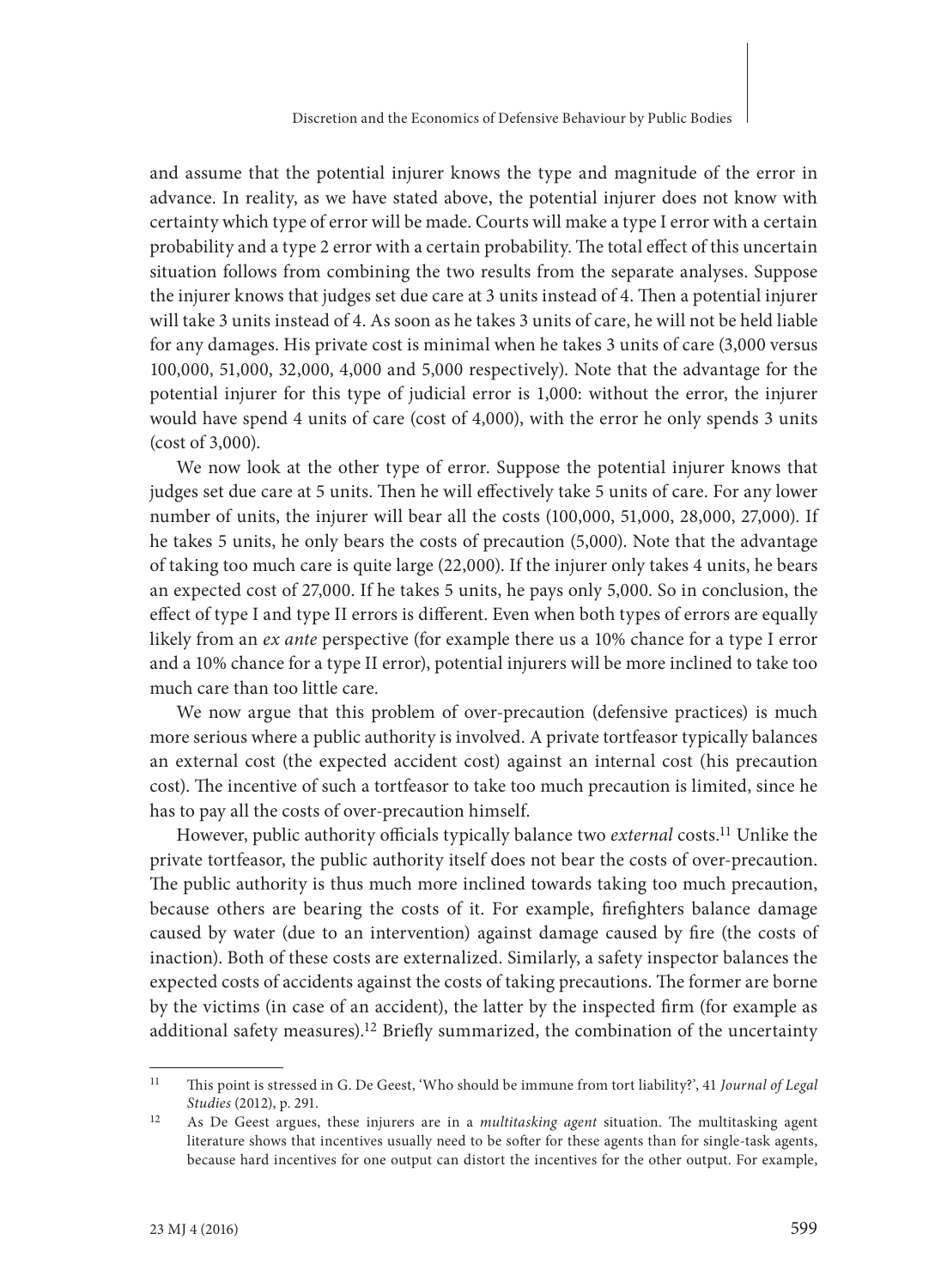of legal standards and the possibility of the government to externalize the costs of overprecaution may lead to strongly defensive behaviour.

We stress that chilling behaviour is less likely when public authorities can be held liable for their defensive behaviour.13 Public authorities can sometimes be held liable for acting too cautiously. If a public authority for example declines to grant a permit because it fears that the activities of the company asking for the permit may cause harm for which the authority could be held liable, and the courts determine *ex post* that it should have granted the permit, then the government may be held liable and be forced to compensate the lost profits. Public authorities thus need to balance the potential liability costs of being too lenient with the potential liability costs of being too strict.

Several particularities of a legal system may influence this balancing undertaken by the public authority. Not all legal systems impose liability for pure omissions:14 for instance, there is no general duty of care in tort to prevent harm occurring to another in the common law.<sup>15</sup> The normal mechanism for creating affirmative duties of action is contract or statute. Due to the nonfeasance doctrine, public authorities can pull out from providing certain services without the fear of liability. This may substantially enhance the scope for chilling effects. Another example concerns the rules on pure economic loss. In some jurisdictions, when the courts are faced with a loss which does not stem from any physical damage to the claimant or her property, this loss is not recoverable in the tort of negligence.16 In some cases, this can lead to chilling behaviour. Suppose that a public authority must decide on granting a permit to a firm for a dangerous activity which may mainly cause physical damage, $17$  and that not granting the permit leads to pure economic losses. Then the public authority may be more likely to refuse a permit when pure economic losses are not recoverable. By not granting a permit, it can escape liability costs in case the activity causes physical harm and the court concludes that the authority was too lenient when granting the permit, without having to be concerned about potential liability payments in case a court would be in the opinion that the permit should have been granted.

professors who are paid per publication may neglect their teaching efforts, when these teaching efforts are hard to verify (and thus to sanction). In the context of liability, multitask agents should be allowed to exercise discretion within a well-defined zone with clear minimum constraints. The reason is that uncertainty has a strong *chilling effect* in a multitasking agent situation, because the multitasking agent does not internalize the precaution costs. For example, if a public servant needs to decide whether a firm should get a permit or not to carry out a risky activity that can cause substantial harm to third parties. See G. De Geest, 41 *Journal of Legal Studies* (2012).

<sup>&</sup>lt;sup>13</sup> This is an important difference with private actors. If these take too much care due to uncertain legal standards, the usual consequence for them is that their private costs of prevention increase.

<sup>14</sup> In other words, whether there is liability not only for misfeasance, but also for nonfeasance.

<sup>15</sup>*Smith v. Littlewood Organisations Ltd* [1987] 2 AC 241.

<sup>16</sup> On pure economic loss in Europe, see M. Bussani and V. Palmer (eds.), *Pure Economic Loss in Europe* (Cambridge University Press, 2003).

<sup>&</sup>lt;sup>17</sup> And there is a probability that the authority will be held liable for the losses.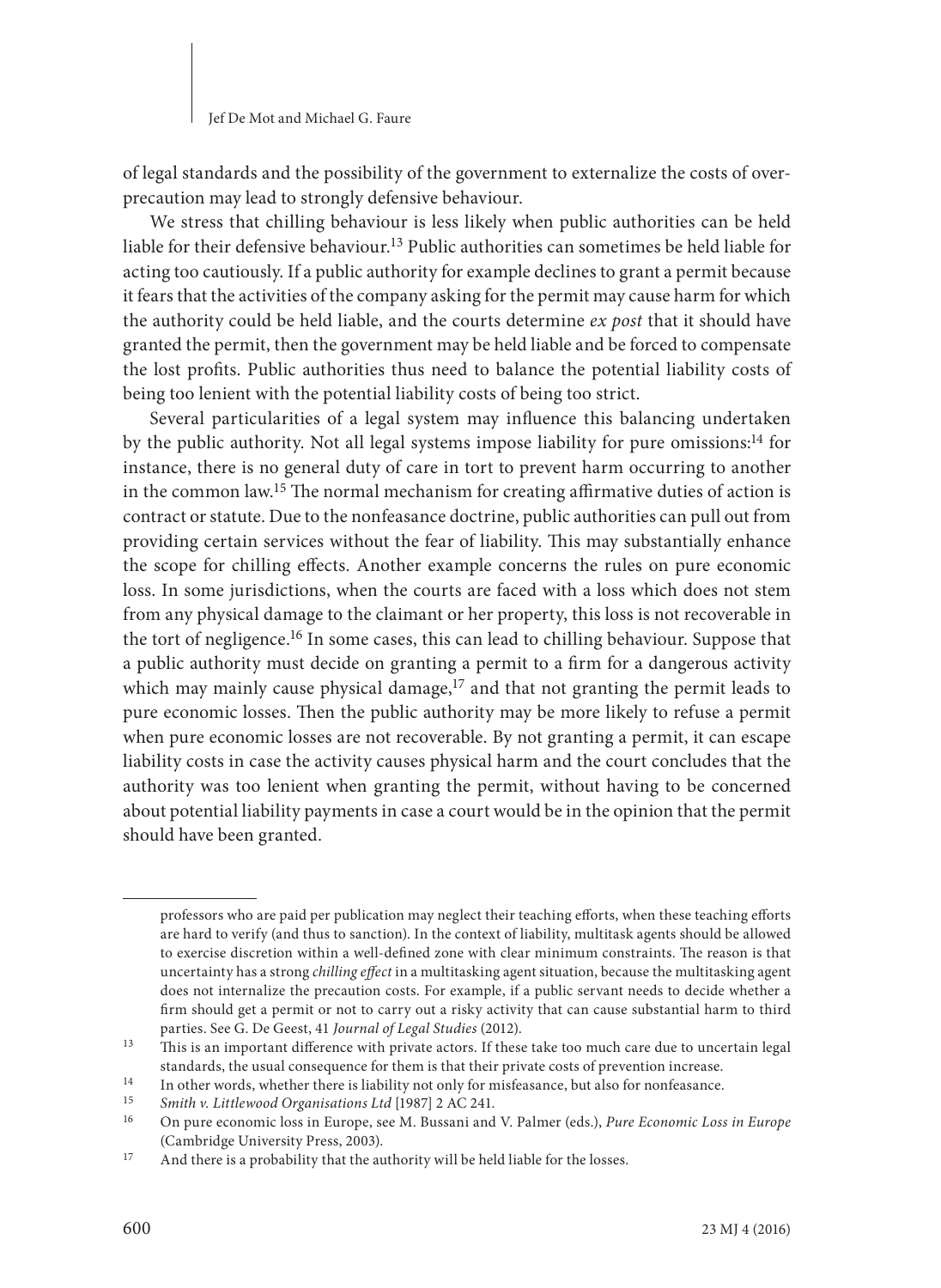To keep the numerical example as simple as possible, we have assumed that there is one single actor who bears the consequences of a liability verdict. In reality, things are more complex. Often the individual civil servant cannot be held personally liable, except for gross negligence or intent, but the agency can be held liable. Furthermore, sometimes a public authority has a right of recourse against its civil servant, but this right is not always used. However, also under these circumstances, chilling effects can arise. First, other consequences apart from the payment of damages can be attached to a liability verdict (and the prospect of it) and these may have strong incentivizing effects as well. A civil servant who committed a fault may face disciplinary sanctions (such as dismissal). In addition, non-financial costs - such as loss of time, stress, and especially damage to reputation – are also important. From the point of view of the individual civil servant, engaging in defensive behaviour can also limit these kind of costs. With respect to reputational loss, Epp writes

what agency officials fear most about liability is the threat of public embarrassment and reputational damage. Although losing a costly case is undoubtedly embarrassing, lawsuits have the potential to erode an agency's legitimacy in the eyes of the public even if the agency wins. As one official observed to me, 'Lawsuits bring publicity, and publicity alters the public perception of us, and for practical purposes, perception is reality. So that can be a big cost, and it can take a long time to overcome it'.18

Note that empirical research by Hartshorne et al. shows that higher level officials may not always inform lower level officials about liability verdicts that could be relevant for them in the future because this could lead to overly defensive behaviour.19 Second, when civil servants can be held liable for gross negligence, and there is uncertainty whether a type of behaviour will be regarded by the courts as not negligent, slightly negligent or grossly negligent, chilling behaviour may once again arise.

#### §3. THE LAW

Theoretical and empirical analysis shows that defensive behaviour can materialize under certain circumstances. Consequently the question arises as to how the law can prevent such behaviour or at least reduce its occurrence. Given that uncertainty (whether the correct standard will be applied by the courts) is at the heart of defensive behaviour, the most straightforward remedy is to provide more certainty. Of course, policymakers could try to formulate laws as precisely as possible, but obviously there is a limit to that. No matter how clearly rules are formulated, there will always be some residual

<sup>18</sup> C. Epp, *Making Rights Real: Activists, Bureaucrats, and the Creation of the Legalistic State* (University of Chicago Press, 2009), p. 22.

<sup>&</sup>lt;sup>19</sup> See J. Hartshorne, N. Smith and R. Everton, 'Caparo under fire: a study of the effects upon the Fire Service of liability in negligence', 63 *Modern Law Review* (2006), p. 502–522.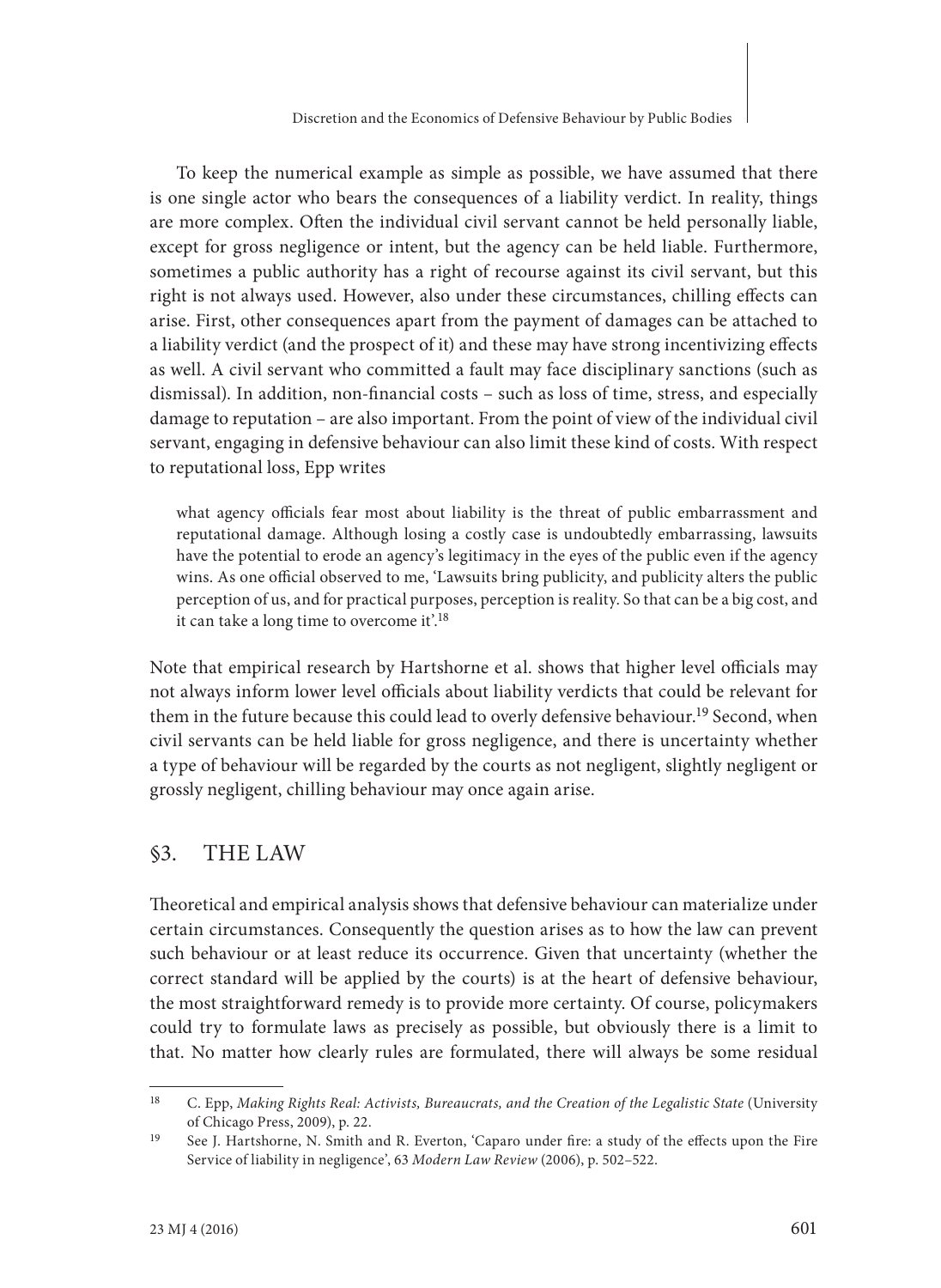uncertainty.20 Additional certainty can be provided by granting immunity for decisions which are inherently surrounded by substantial uncertainty. Naturally, this immunity should not go further than necessary. First, when the law specifies the precise actions the public authority must take, there is no uncertainty and no need for immunity. Second, even when the law fails to specify the precise action that the public authority must take, granting immunity is not always desirable. When a public authority makes a policy choice that no reasonable person would ever make, there should be no immunity. This will not lead to defensive behaviour.

We will now examine whether the law in England, France and Germany is in accordance with three criteria which follow from our framework. Note that criterion 2 and 3 are corollaries of the first, most basic criterion:

- 1. Immunity should only be granted when there is substantial uncertainty in decisionmaking;
- 2. Immunity should not be granted when the law specifies the precise action to be taken by the public authority;
- 3. There should be no immunity if no reasonable person could come to the decision made by the public authority.

### A. ENGLAND

In general, public authorities in England are subject to the same tortious liabilities as private persons.<sup>21</sup> The most important bases of claim are negligence, breach of statutory duty and misfeasance in public office.<sup>22</sup> A public employer is strictly liable for torts committed by its employees in the scope of their employment, but the employee may also be sued personally by the victim, and the employer has a right of indemnity against the employee<sup>23</sup> (but this is almost never exercised).<sup>24</sup> However, various devices have been conceived to restrict the liability for the negligence of public officials (discretion,

<sup>&</sup>lt;sup>20</sup> Note that one also has to take into account the costs of formulating clearer rules. Also, 'bright line' rules do not necessarily provide more certainty than an approach where relevant factors are identified, a weight is attached to each factor, and on that basis courts make a flexible assessment. See K. Oliphant, in S. Pitel, J. Neyers and E. Chamberlain, *Tort Law: Challenging Orthodoxy*, p. 1.

<sup>21</sup>*Mersey Docks and Harbour Board Trustees v. Gibbs* (1866, Law Reports (1st series) LR 1 House of Lords (HL) 93) established that public bodies have no blanket immunity from liability in tort. The Crown Proceedings Act 1947 almost completely abolished Crown immunity.

<sup>&</sup>lt;sup>22</sup> Negligence is by far the most used basis. To examine the issue of the duty of care, the three stage test developed in *Caparo Industries plc v. Dickman* (1990 2 AC 605, 617–618) is used. It must be reasonably foreseeable that the conduct of the defendant will cause damage to the plaintiff; there must be sufficient proximity between the parties and it must be fair, just and reasonable to impose a duty of care. Note that the last basis (misfeasance in public office) applies only to public officials.

<sup>23</sup> *Lister v. Romford Ice and Cold Storage Co Ltd* [1957] AC 555.<br>24 See the country report on England and Wales in K Olinband

See the country report on England and Wales in K. Oliphant (ed.), *The Liability of Public Authorities in Comparative Perspective* (Intersentia, 2016).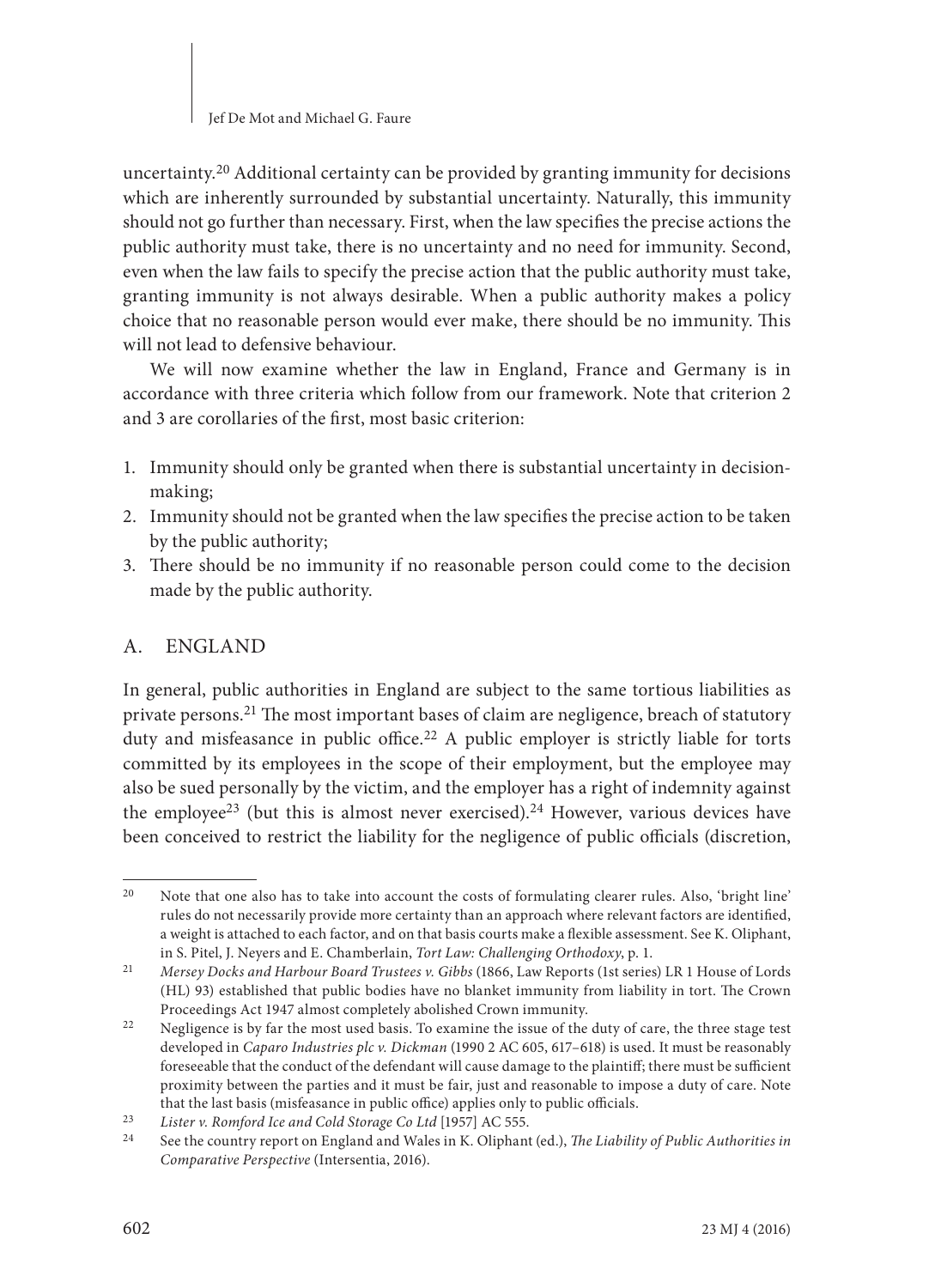justiciability, the policy sphere), and courts are more willing to negate a duty of care for reasons of public policy when the defendant is an emanation of the state.25 It is generally acknowledged that the liability of public authorities in England is relatively restricted.26 Several liabilities that other European systems would consider typical cannot arise in England (such as the negligent refusal of a licence or permit).27

The concept of discretion is of vital significance in English case law on public authority liability. When conduct falls within the ambit of discretion conferred on the defendant by Parliament, no liability should arise. In the *Dorset Yacht*28 case, Lord Reid wrote 'Where Parliament confers a discretion (…) there may, and almost certainly will, be errors of judgment in exercising such a discretion and Parliament cannot have intended that members of the public should be entitled to sue in respect of such errors'. This can clearly be linked to our first economic criterion, the element of uncertainty underlying defensive behaviour. In other cases, the risk of detrimental defensive action by public officials (so-called 'overkill') is expressly mentioned as a policy consideration to be careful with public authority liability.29 Marsh notes

[if] (…) the standard of reasonableness or, more generally, the limits of liability are highly uncertain then it is not possible to identify the appropriate level of investment in harmreduction measures: this could lead those who are risk-averse to invest heavily in 'good' administrative practice to maximize their chances of meeting whatever standard will be applied, to the extent that *de facto* defensive administration is the result.<sup>30</sup>

Furthermore, it is acknowledged that discretion cannot be looked at in 'all-or-nothing' terms.<sup>31</sup> The nature of discretion moves along a sliding scale. The mere existence of some element of discretion is not sufficient to rule out a duty of care.<sup>32</sup> Referring to the first of our economic criteria, uncertainty needs to be substantial. In some situations, the optimal decision may be uncertain, but it may be quite clear that it lies in a narrow interval. Extending the scope of discretion beyond that interval will not further reduce defensive behaviour, but may give inadequate incentives to take adequate care. In *Anns v. Merton LBC*, 33 Lord Wilberforce related the concept of discretion to the distinction

<sup>&</sup>lt;sup>25</sup> K. Oliphant, 'The Liability of Public Authorities in England and Wales', in K. Oliphant (ed.), *The Liability of Public Authorities in Comparative Perspective*.

<sup>26</sup> See e.g. C. Van Dam, *European Tort Law* (Oxford University Press, 2006), p. 473.

<sup>27</sup> See *Jain v. Trent Strategic Health Authority* (2009) UKHL 4, (2009) AC 853.

<sup>28 (1970)</sup> AC 1004, 1031.

<sup>29</sup> See e.g. *Rowling v. Takaro Properties Ltd* (1988) AC 473, 502 per Lord Keith (Privy Council); *Hill v. Chief Constable of West Yorkshire* (1989) AC 53, 63 per Lord Keith.

<sup>&</sup>lt;sup>30</sup> A. Marsh, 'The impact of liability on public bodies: lessons from the literature', Socio-Legal Studies Association Conference 2008, Manchester, 18–20 March 2008.

<sup>&</sup>lt;sup>31</sup> See e.g. K. Oliphant, in K. Oliphant (ed.), *The Liability of Public Authorities in Comparative Perspective.*<br><sup>32</sup> See Barrett y London Borough of Enfield (2001) 2 AC 550, 571 per Lord Slynn

<sup>&</sup>lt;sup>32</sup> See *Barrett v. London Borough of Enfield*, (2001) 2 AC 550, 571 per Lord Slynn.<br><sup>33</sup> (1978) AC 728, 754

<sup>33 (1978)</sup> AC 728, 754.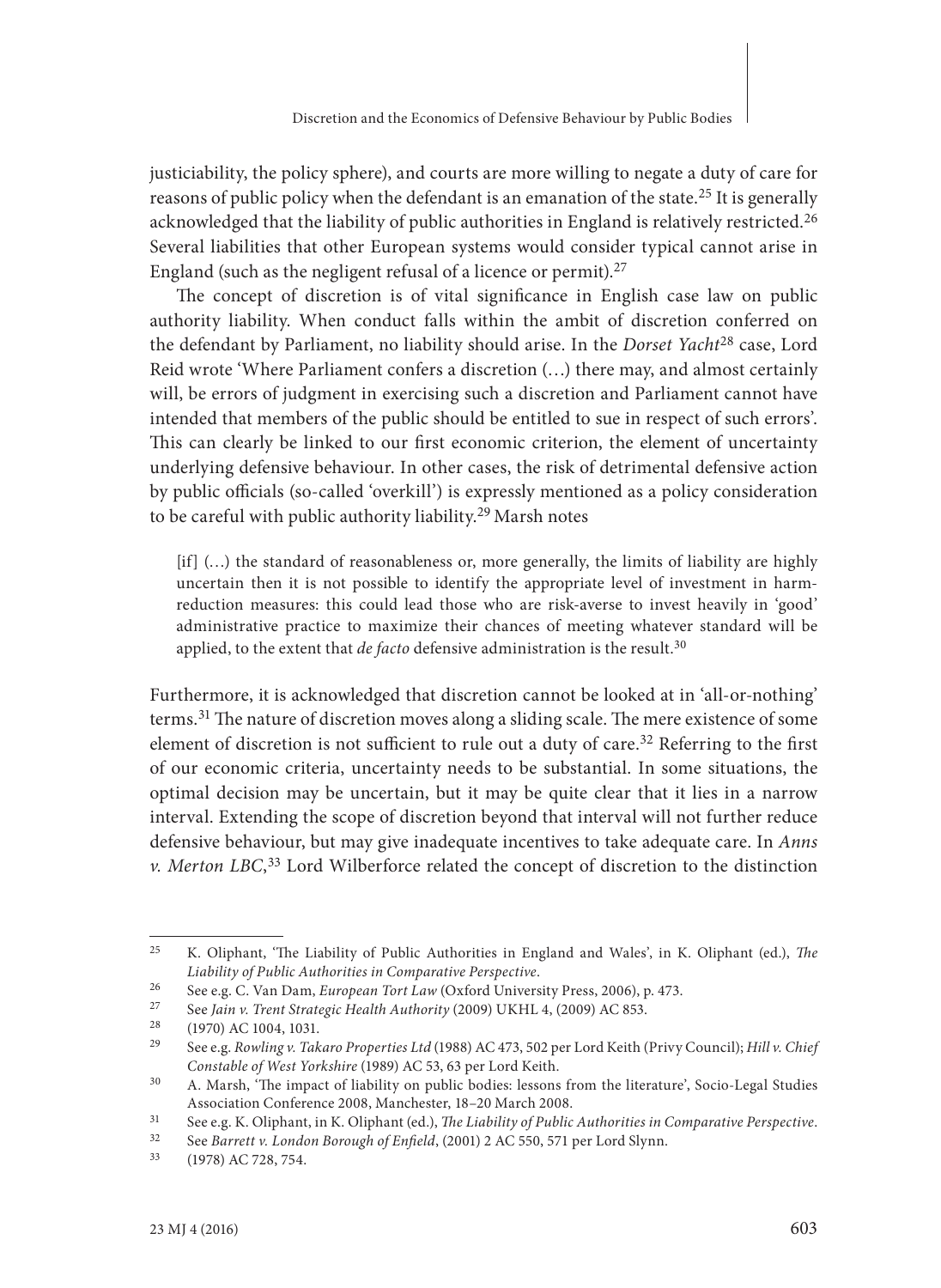between policy spheres and operational spheres.<sup>34</sup> The former is strongly linked with planning activities (such as assessing budgetary priorities), while the latter refers to the practical execution of policy decisions. According to Lord Wilberforce, when a public body is acting in the policy sphere, the courts should abstain – wholly or in part – from interfering with their activities by subjecting them to a duty of care. The more operational a power or duty is, the easier it is to superimpose on it a duty of care. This makes sense from an economic perspective and can be linked to our first (policy) and second (operational) criteria. Acts with a planning nature are more likely to be surrounded with substantial uncertainty than the execution of set tasks. For decisions in the policy sphere, policymakers need to balance various precious but conflicting interests such as order, individual liberty, personal security, care of the vulnerable and so on.<sup>35</sup> Obviously, for such difficult exercises, opinions in society may differ strongly and thus uncertainty would loom large in the absence of (partial) immunities.

In some cases, English courts have used 'irrationality' or 'Wednesbury unreasonableness<sup>36</sup> as a precondition of the liability of a public authority.<sup>37</sup> A decision or action is irrational if it is so unreasonable that no reasonable public authority could have reached or done it. This is clearly in line with the third economic principle.

Not all rules of English public authority liability are in accordance with the economic precepts related to defensive behaviour. First, a breach of statutory duty causing damage can only attract liability if it can be shown that Parliament intended to protect the class of which the claimant is a member from the adversity in question and also had in mind to provide a remedy in damages if damage should result. The courts have been rather disinclined to find any intent to impose liability in damages where a public authority is the defendant.<sup>38</sup> Obviously, this restrictive attitude goes much further than what economics would prescribe to prevent defensive behaviour. Statutory duties are often described quite precisely, and thus defensive behaviour is quite unlikely. Second, some exclusions from liability, to the extent that these provide (quasi) blanket immunities, are not sound from an economic perspective. For example, systematically denying a duty of care for the police in the investigation and suppression of crime is a bridge too far. In the current situation, a victim of a human rights violation resulting from gross negligent police behaviour can be denied

<sup>34</sup> Note that in the case of *Rowling v. Takaro Properties Ltd* ((1988) AC 473, 501), Lord Keith noted that the policy-operations distinction is not 'a touchstone of liability'. In other words, it does not in itself determine whether there is a duty of care.

<sup>35</sup> P. Schuck, 'Suing Government: Citizen Remedies for Official Wrongs', 68 *Yale University Press* (1983), p. 64.

<sup>36</sup> In public law, a public authority's conduct is unlawful if it is illegal, procedurally improper or irrational. The test of 'Wednesbury unreasonableness' was developed in *Associated Provincial Picture Ltd v. Wednesbury Corp* (1948) 1 King's Bench (KB) 223.

<sup>&</sup>lt;sup>37</sup> See K. Oliphant, in K. Oliphant (ed.), *The Liability of Public Authorities in Comparative Perspective.*<br><sup>38</sup> Law Commission 2008, para 4.75 et seq.

Law Commission 2008, para. 4.75 et seq.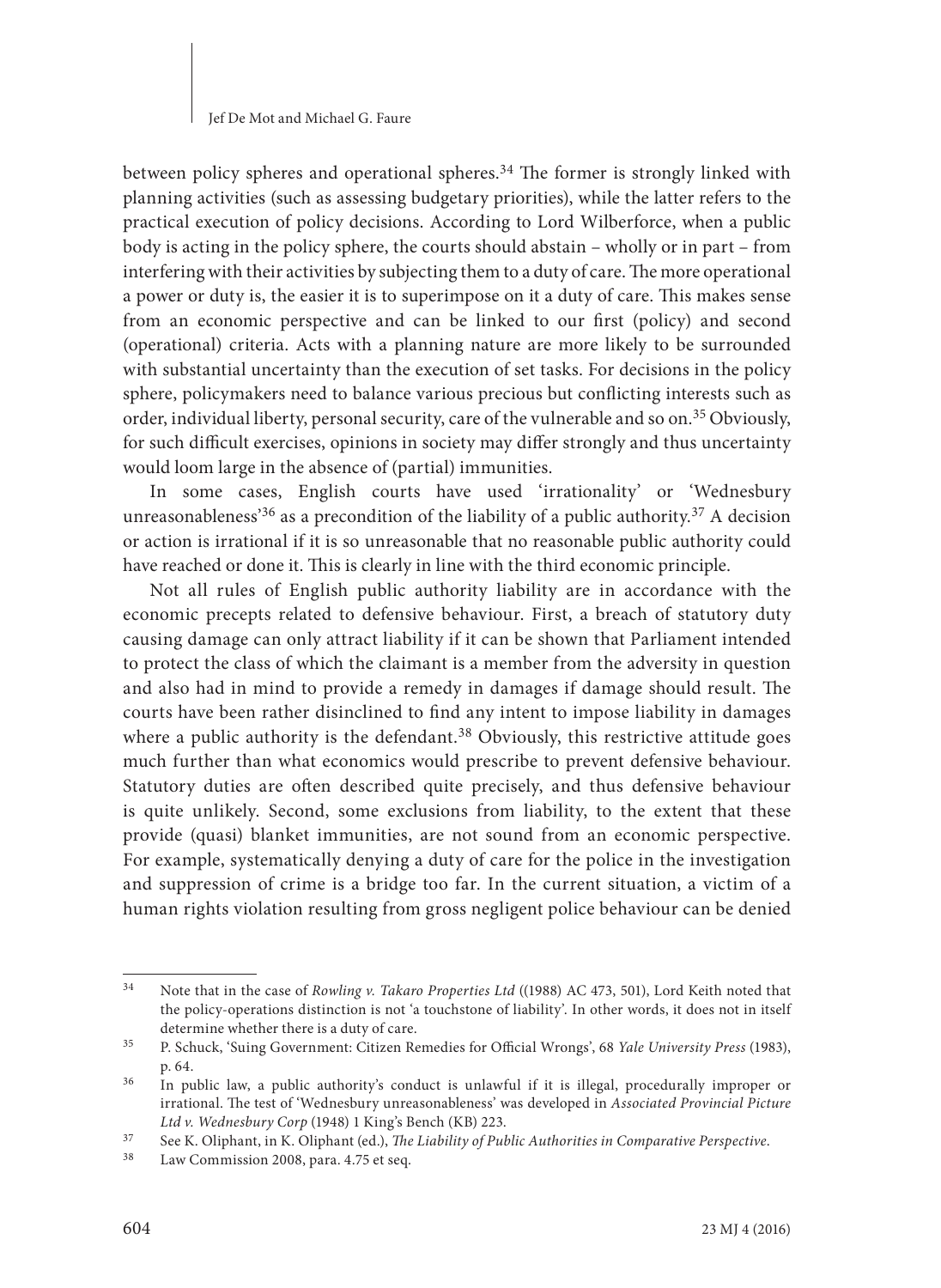a remedy based on the defensive practice argument.<sup>39</sup> However, it is difficult to argue that police officers face substantial uncertainty from an *ex ante* perspective for this kind of behaviour.

#### B. FRANCE

To a large extent, French law on public authority liability seems to be at the opposite side of English law. France has a rather broad liability for public authorities.<sup>40</sup> Public authorities have been found liable in diverse spheres such as those of the social services, the police, the emergency services, education, highway maintenance, regulatory activities, licensing and immigration authorities. In *l'arrêt Blanco* of 8 February 1873,<sup>41</sup> the *Tribunal des Conflits* accorded jurisdiction to the administrative courts to decide actions brought against the state 'for damages caused by the actions of persons which it employs in the public service' and pronounced a broad principle of state liability. The administrative courts gradually developed the principles of state liability, and in the process circumvented the impact of various statutory immunities.42 According to the general principle, liability will arise whenever a public body commits a fault that causes a loss.43 When the loss stems from an administrative act, any form of illegality (public law unlawfulness, substantive or procedural) constitutes fault per se ('unlawfulness equals fault'). The only acts which are considered not to be justiciable are '*actes de gouvernement*'.44

When the loss arises due to physical acts of public bodies, it will be determined whether a '*faute de service*' has occurred. Neither the legislature nor the courts have given a specific definition of this concept.<sup>45</sup> According to many academics, one has to investigate whether the standard of normal operation of the administration has been breached. A malfunctioning of the administrative machinery gives rise to a fault.<sup>46</sup>

<sup>39</sup> See also D. Walsh, 'Police Liability for a Negligent Failure to Prevent Crime: Enhancing Accountability by Clearing the Public Policy Fog', 22 *King's Law Journal* (2011), p. 27–55.

<sup>40</sup> See B. Markesinis et al., *Tortious Liability of Statutory Bodies: a Comparative and Economic Analysis*  of Five English Cases (Hart Publishing, 1999): 'It is impossible to proceed and compare specific cases before stressing how different French and English law are in their approach towards the question of administrative liability'.

<sup>41</sup> TC 8 February 1873, Blanco, D. 1873.3.17.

<sup>&</sup>lt;sup>42</sup> See D. Fairgrieve and F. Lichere, 'The Liability of Public Authorities in France', in K. Oliphant (ed.), *The Liability of Public Authorities in Comparative Perspective*.

<sup>&</sup>lt;sup>43</sup> Note that this is supplemented with various heads of liability without fault. However, these are not within the scope of this article.

<sup>44</sup> These acts concern France's international relationship with other countries, the relationship between the executive and Parliament, and measures taken to protect French nationals and their property abroad.

<sup>45</sup> See C. Gour, 'Faute de Service', in F. Gazier and R. Drago (eds), *Dalloz Encyclopédie de Droit Public: Répertoire de la Responsabilité de la Puissance Publique* (Dalloz, 2015), para. 116–148.

<sup>&</sup>lt;sup>46</sup> D. Fairgrieve and F. Lichere, 'The Liability of Public Authorities in France', in K. Oliphant (ed.), *The Liability of Public Authorities in Comparative Perspective*.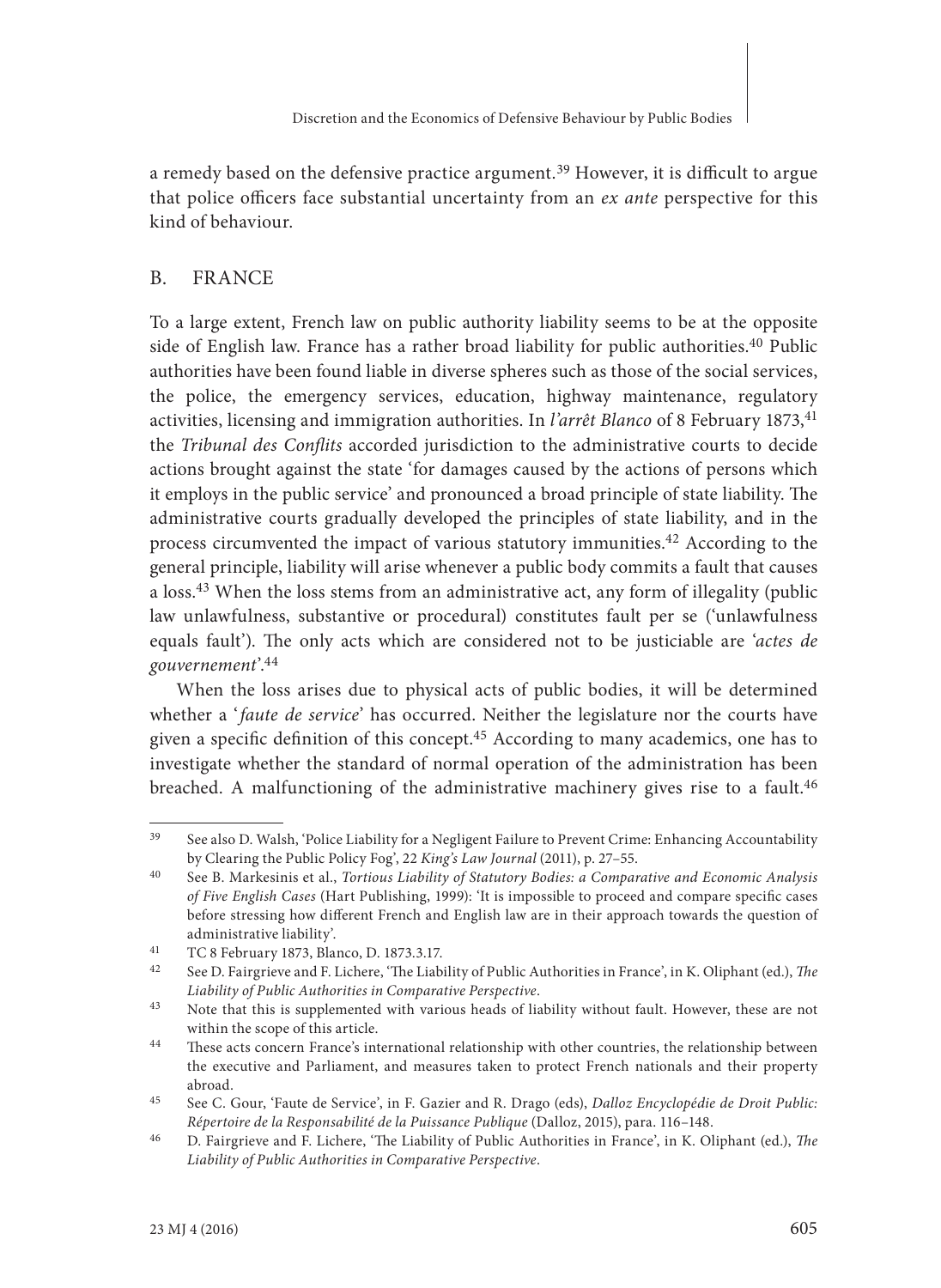While public bodies are liable for a '*faute de service*' before the administrative courts, a public servant can be held personally liable before the ordinary civil courts if his or her conduct amounts to a '*faute personnelle*'. Often the victim has the option to sue either the public authority before the administrative courts or the civil servant before the civil courts. It is not easy to distinguish between a '*faute de service*' and a '*faute personnelle*'*.*  The courts take various factors into account, such as the state of mind of the official (such as corruption or personal gain), his or her behaviour (such as the use of disproportionate force), and motive (such as acts motivated by vengeance).<sup>47</sup> If the cause of the damage lies in a personal fault of the civil servant, a claim may be made cumulatively against the public authority if there is a nexus with employment. The *Conseil d'Etat* recognized that there can be a dual fault ('*faute de service*' and '*faute personnelle*') that may lead to an action against the public authority. Furthermore, the *Conseil d'Etat* recognizes the possibility to sue the public authority even when there is no '*faute de service*' when the official's acts are 'not deprived of any link with the public service'. While a public body can bring a recursory action against the public servant who was responsible for the '*faute personnelle*', such actions are rarely initiated.

At first sight, French public authority liability is very broad and seems to leave little room for immunity, for example in case of uncertain decision-making. It would seem that the economic criteria do not play a role. However, there are particular cases where the fault standard is increased to '*faute lourde*' (gross negligence). This notion has been regarded as a judicial means of showing deference to the legitimate exercise of discretion by public bodies.48 Especially in the regulatory and the supervisory sphere, where uncertainty often looms large, judicial fears of second-guessing have been put to rest by the application of '*faute lourde*'. Furthermore, the danger of defensive behaviour has been explicitly referred to in a conclusion of the *Commissaire du Gouvernement* Rivet before the French Conseil d'Etat.<sup>49</sup> The Commissaire du Gouvernement argued that the danger of defensive practices may be an argument in favour of a higher standard of care ('*faute lourde*'), more particularly in order to protect the police from actions in tort. He held: 'In order to fulfil the difficult task of maintaining order on the streets, the police must not have their activities hindered by the threat of complicated litigation'.

Originally, '*faute lourde*' was applied in numerous categories of state liability. More recently however, the administrative courts have set in motion a decline in the use of this concept,50 for example in domains like medical care and the emergency services. To the extent that uncertainty regarding desirable behaviour is smaller in these spheres than in those in which '*faute lourde*' is still applied, a shift to '*faute simple*' can be in accordance with the criteria of our economic framework. An interesting example involves the

<sup>47</sup> Gross negligence and recklessness can be seen as a personal fault if they are 'serious' enough. See e.g. Cass. October 21, 1997.

 $\frac{48}{49}$  Ibid.

<sup>49</sup> CE 13 March 1925, *Clef*, Revue du Droit Public (RDP) 1925.274,276.

<sup>50</sup> R. Chapus, *Droit Administratif Général*, para. 1463.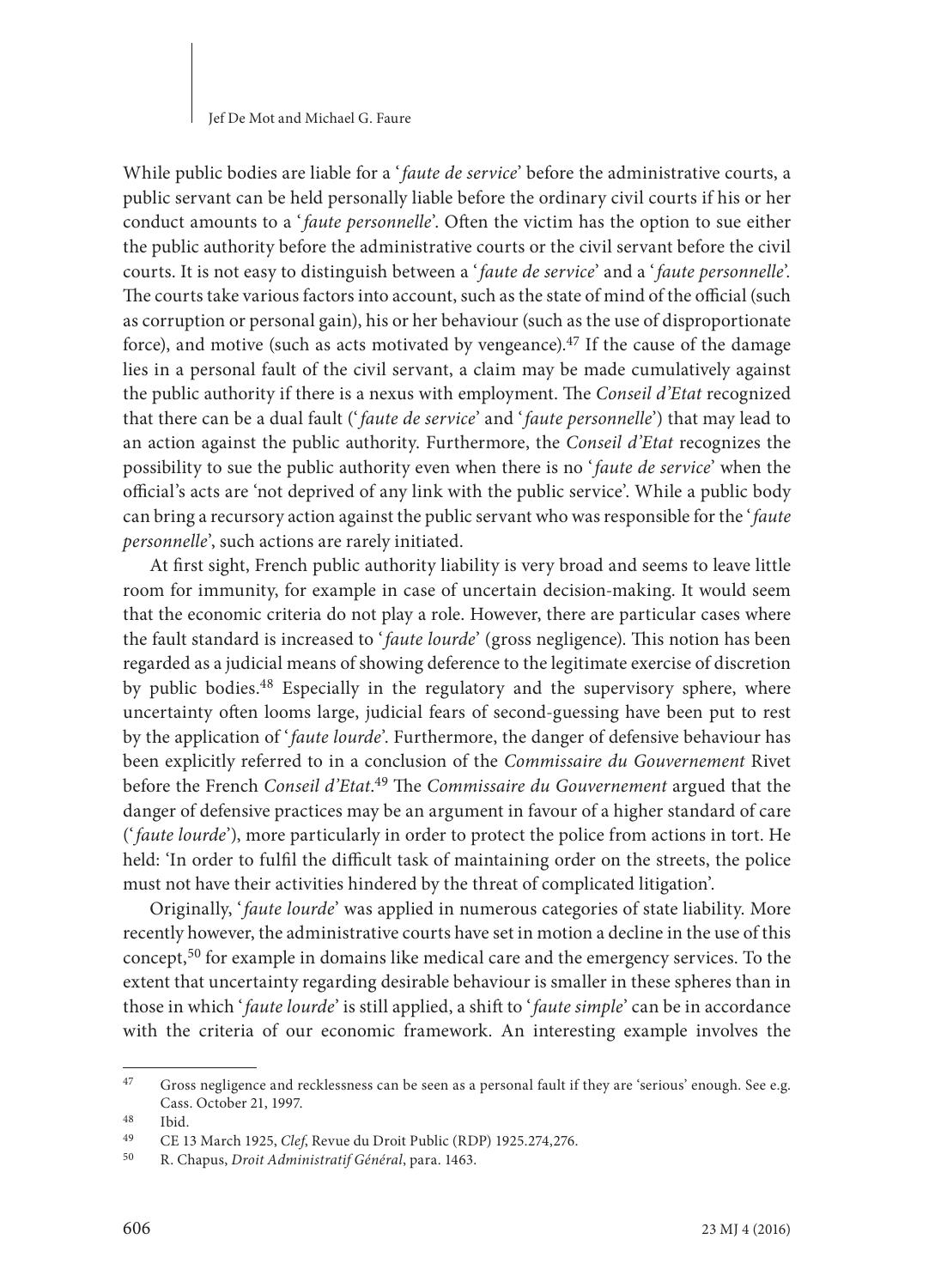lack of sufficient warnings for leisure activities in public places. When it concerns a crowded place, '*faute simple*' is used. Otherwise, the requirement is '*faute lourde*'. This is economically sound and corresponds to an application of the first economic criterium. When a crowded place is involved, it is quite clear that substantial warnings, which are often not too costly, can be socially valuable. For places that are not frequented often, there can be substantial uncertainty about the productivity of investments in warnings and thus whether these funds could be better used elsewhere.

Interestingly, the standard of '*faute lourde*' has also been used in a case in which depositors of a failed bank claimed that the banking regulator (*la Commission Bancaire*) had undertaken its supervisory duty negligently. The *Commissaire du Gouvernement* Seban advocated that a higher standard should be used, inter alia because the victims suffered solely 'pure economic loss', which would merit less protection by the courts.<sup>51</sup> In economic analysis, the desirability of compensation for pure economic loss has been highly debated for a variety of reasons, one of them being that pure economic loss does not create a social loss, but only a transfer of wealth.52 Note that the introduction of the requirement of a '*faute lourde*' may also make sense from the perspective of defensive behaviour. The uncertainty surrounding the decisions of banking regulators may be substantial (criterion 1); given the complexity of the tasks of banking regulators precise actions they need to take can generally not be set up in advance (criterion 2 is not applicable); and given that the financial and reputational costs of liability may be large, there may be a real risk of defensive practices.<sup>53</sup>

Finally, there are economic reasons that may justify the illegality-fault parity in French law. Ideally, fault should be the key issue, not unlawfulness. But there are practical hurdles which need to be taken into account. An example may illustrate this. Suppose a civil servant has to take a decision in 1,000 (permit) cases each year. In each case, he or she needs to check whether 10 specific regulations are complied with. It may very well be that it is economically optimal that the civil servant invests his time and effort in these cases until there will be on average 995 cases decided correctly, and 5 that are not. It may thus be the case that further investments by the civil servant are not socially desirable, even though they could still reduce his or her error rate. This will be the case when the benefits of further investments (reduced error costs) are smaller than their costs (extra time, effort and so on). So even when the civil servant behaves optimally (no fault), there may still be an unlawful decision on his part (such as on average 5 in 1,000). Now there are two possibilities: either the amount of time and effort the civil servant spends on

<sup>51</sup> CE 30 November 2001, *Kechichian*, conclusions A. Seban, Les Petites Affiches, no. 28, 7 February 2002, 7, 12, 13. Th e plenary session of the *Conseil d'Etat* followed this solution (Conseil d'Etat 30 November 2001, *Kechichian*, AJDA 2002.136).

<sup>52</sup> See on the desirability of the compensation of pure economic loss, J. De Mot, 'Pure Economic Loss', in M. Faure (ed.), *Tort Law and Economics* (Edward Elgar, 2009).

<sup>53</sup> On the influence of large financial and reputational costs generally, see J. De Mot and M. Faure, 'Public Authority Liability and The Chilling Effect', 22 Tort Law Review (2014), p. 126-128.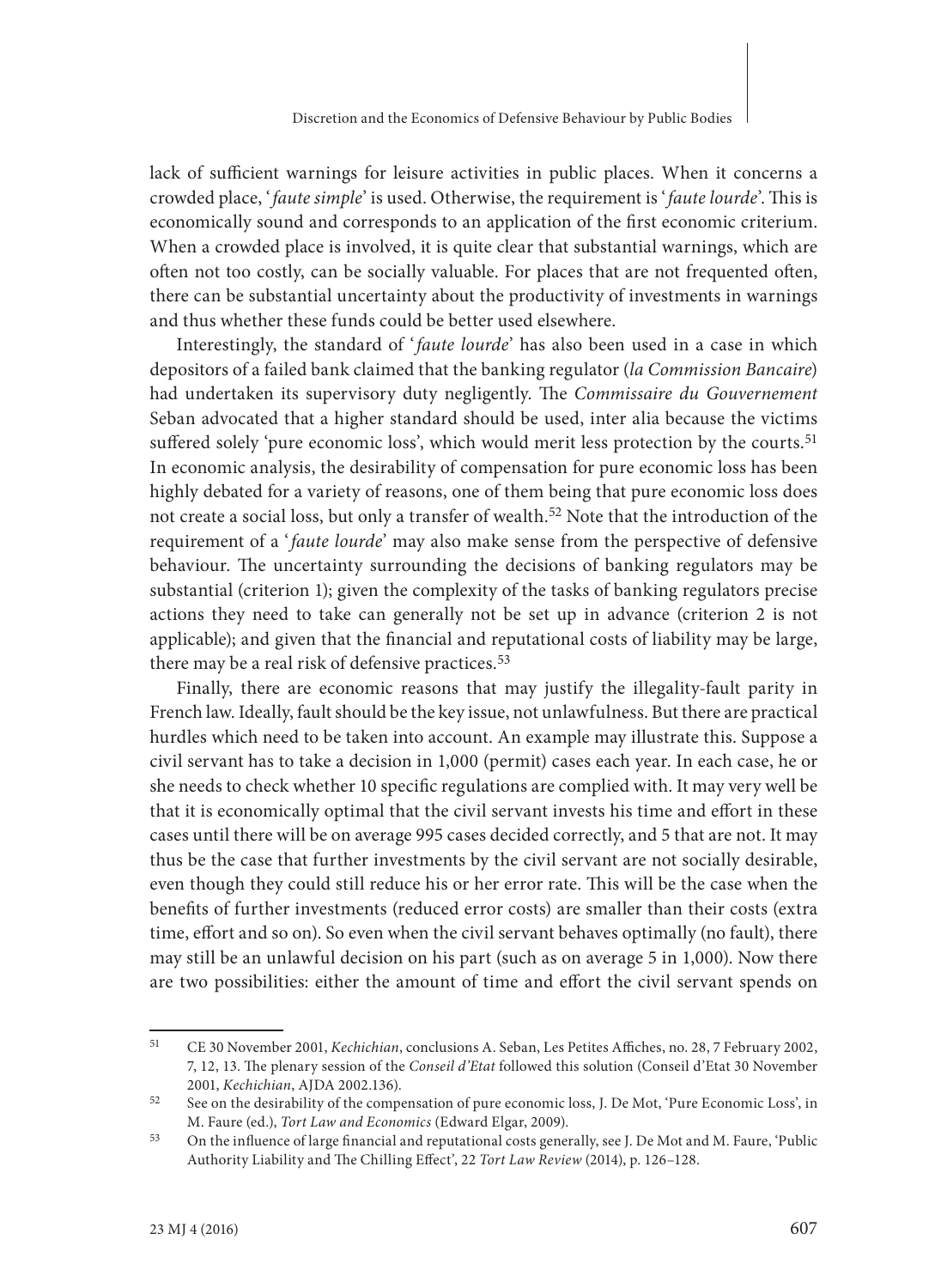his tasks are verifiable for the courts, or they are not. In the former case, the courts can simply check whether the civil servant acted negligently or not. Even though the conduct may have been unlawful, it could very well be that he did not commit a fault. However, in reality the time and effort spent by the civil servant will generally be unverifiable. In that case, unlawfulness should generally lead to the conclusion that there has been a fault. The alternative would be never to hold the civil servant liable because he could always claim that the unlawfulness was a mere accident (occurring 5 in 1,000 times even when he behaves without fault).<sup>54</sup> In other words, when behaviour is not verifiable (at all), it may be wise to assimilate unlawfulness with fault, to preserve incentives. Expressed in another way, this comes down to creating a pocket of strict liability into the negligence rule.

#### C. GERMANY

With respect to public liability in Germany, the main legal basis can be found in §839 of the Civil Code (*Bürgerliches Gesetzbuch*; BGB) in conjunction with Article 34 Basic Law (*Grundgesetz*; GG).<sup>55</sup> The liability of the individual civil servant and of the public authority where the civil servant works are strictly coupled. §839 BGB states:

If an official wilfully or negligently commits a breach of official duty incumbent upon him towards a third party, he shall compensate the third party for any damage arising therefrom. If only negligence is imputable to the official, he may be held liable only if the injured party is unable to obtain compensation otherwise.

Article 34 GG states:

If any person, in the exercise of a public office entrusted to him, violates his official obligations to a third party, liability shall rest in principle on the State or the public body which employs him. In the event of wilful or grossly negligent conduct, the right of recourse shall be reserved.

The personal liability of the servant is thus substituted by the liability of the state: however the state may claim redress against the servant if the latter acted with intent or gross negligence.

German law makes a distinction between decisions involving discretion and 'bound decisions'. Discretion can comprise the choice whether to act or which decision to take<sup>56</sup> (at least when the requirements of the statute authorizing the exercise of discretion are fulfilled). If the official acts within the ambit of the discretion conferred upon him, there shall be no liability. Note however that German courts do not identify an area of

<sup>54</sup> A more refined alternative could be to hold the civil servant liable in case of repeated errors.

<sup>55</sup> See U. Magnus, 'The liability of public authorities in Germany', in K. Oliphant (ed.), *The Liability of Public Authorities in Comparative Perspective*.

<sup>56</sup> H. Maurer, *Allgemeines Verwaltungsrecht* (11th edition, C.H. Beck, 1997), p. 121–122.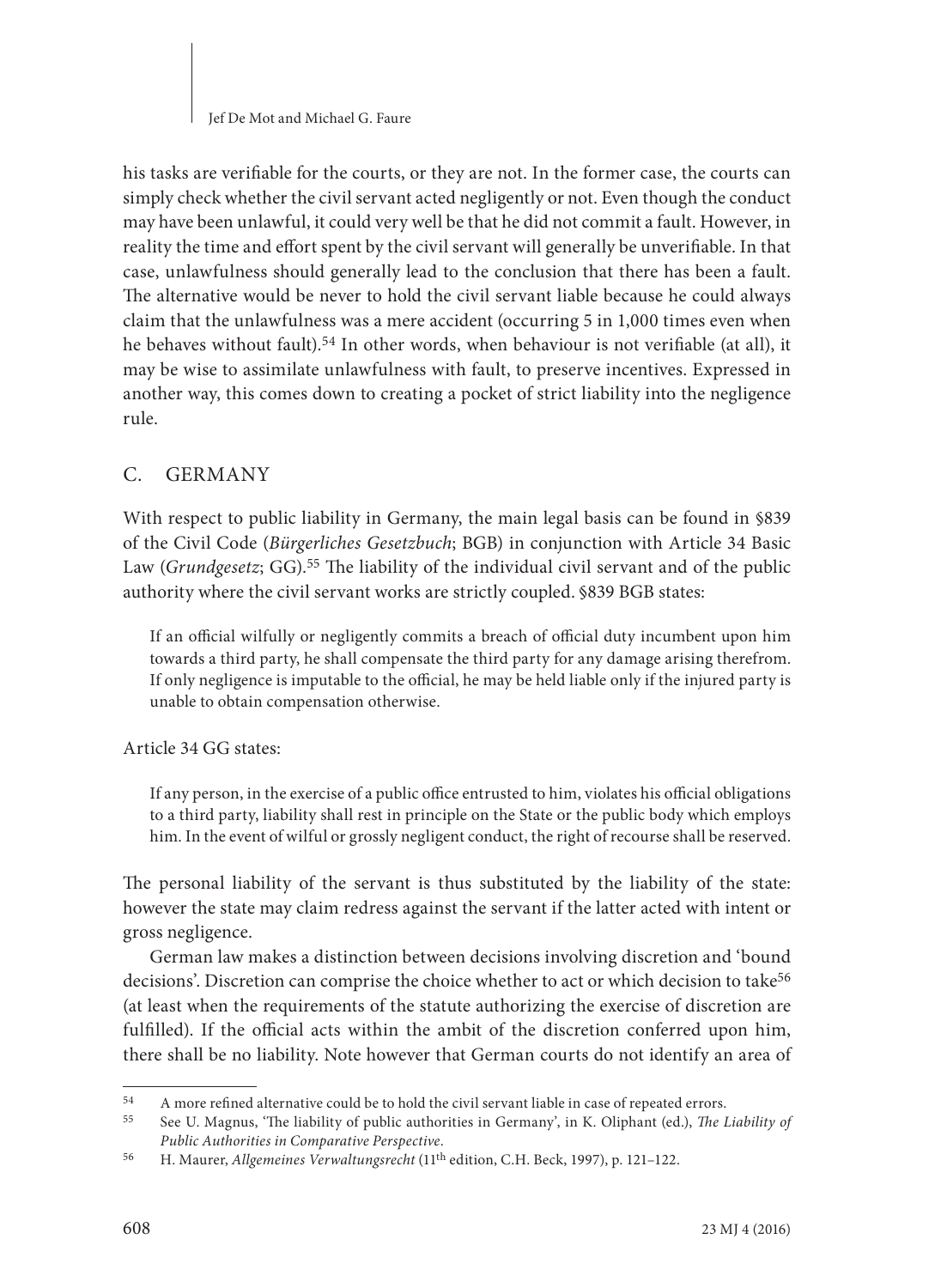discretion which is beyond any judicial control from the outset. Although the courts are not allowed to substitute their decision for the one of the public body, they can review specific errors of the public body in the exercise of its discretion. For liability to arise, it is sufficient that the official applied his discretion incorrectly, even if it did not amount to evident abuse.<sup>57</sup> This seems to be in line with the first two economic principles described above. For decisions involving discretion, and thus substantial uncertainty, there may be immunity; for other decisions involving set tasks and thus no or little uncertainty, there is no immunity. Moreover, the immunity does not go further than necessary and thus prevents defensive behaviour while at the same time preserving incentives for acting carefully. Obviously there is no immunity if no reasonable person could come to the decision made by the public authority (criterion 3).

Article 34 GG is seen as a way of protecting the individual official from the risk of personal liability which could otherwise lead to a defensive approach. This would also indirectly benefit public authorities because their functioning depends on the performance of their officials.<sup>58</sup> Interestingly, the purpose of the subsidiarity clause in §839(I)(2) BGB, which was created almost 50 years before Article 34 GG, was also to maintain the decisiveness of public officials.<sup>59</sup> According to the subsidiarity clause, public authority liability comes subsidiary to the liability of other liable persons. If redress is possible from those persons, they will have to bear the full loss and public authority liability is excluded. For example, when an explosion of a fireworks factory takes place, victims may want to hold the public authority liable for either having wrongly issued the licence<sup>60</sup> or for insufficient supervision of the imposed conditions. However, the primary tortfeasor will often be the operator of the fireworks facility. The fact that in Germany victims first have to address the potentially liable operator could substantially restrict public authority liability and therefore help to mitigate defensive behaviour in some cases. However, given that the public official is already protected by Article 34 GG, the subsidiarity clause no longer seems necessary. Moreover, the clause may reduce the public authority's incentive to take adequate care in some circumstances. Suppose the public authority needs to supervise whether a fireworks company stores its fireworks appropriately and that the supervisor knows there is a chance that the company will, due to a lack of expertise, not store the fireworks carefully. If the company has sufficient financial means to pay damages,  $61$  the supervisor knows that the public authority will not be held liable if harm materializes because of the subsidiary nature of its liability.

<sup>57</sup> BGHZ 74, 144, 156; 75, 120, 124; O. Palandt and H. Heinrichs, *BGB* (58th edition, C.H. Beck, 1999), §839, margin note 36.

<sup>58</sup> K. Windthorst and H. Sproll, *Staatshaft ungsrecht* (1st edition, C.H. Beck, 1994), p. 59–60.

<sup>59</sup> B. Mugdan (ed.), *Die gesamten Materialien zum Bürgerlichen Gesetzbuch für das Deutsche Reich* (Deckers Verlag, 1899), p. 1385–1403; F. Ossenbühl, *Staatshaft ungsrecht* (5th edition, C.H. Beck, 1998), p. 79.

 $60$  E.g. that in that particular residential area such a factory would not be allowed or that insufficiently strict conditions were imposed.

<sup>&</sup>lt;sup>61</sup> In reality, this may seldom be the case.